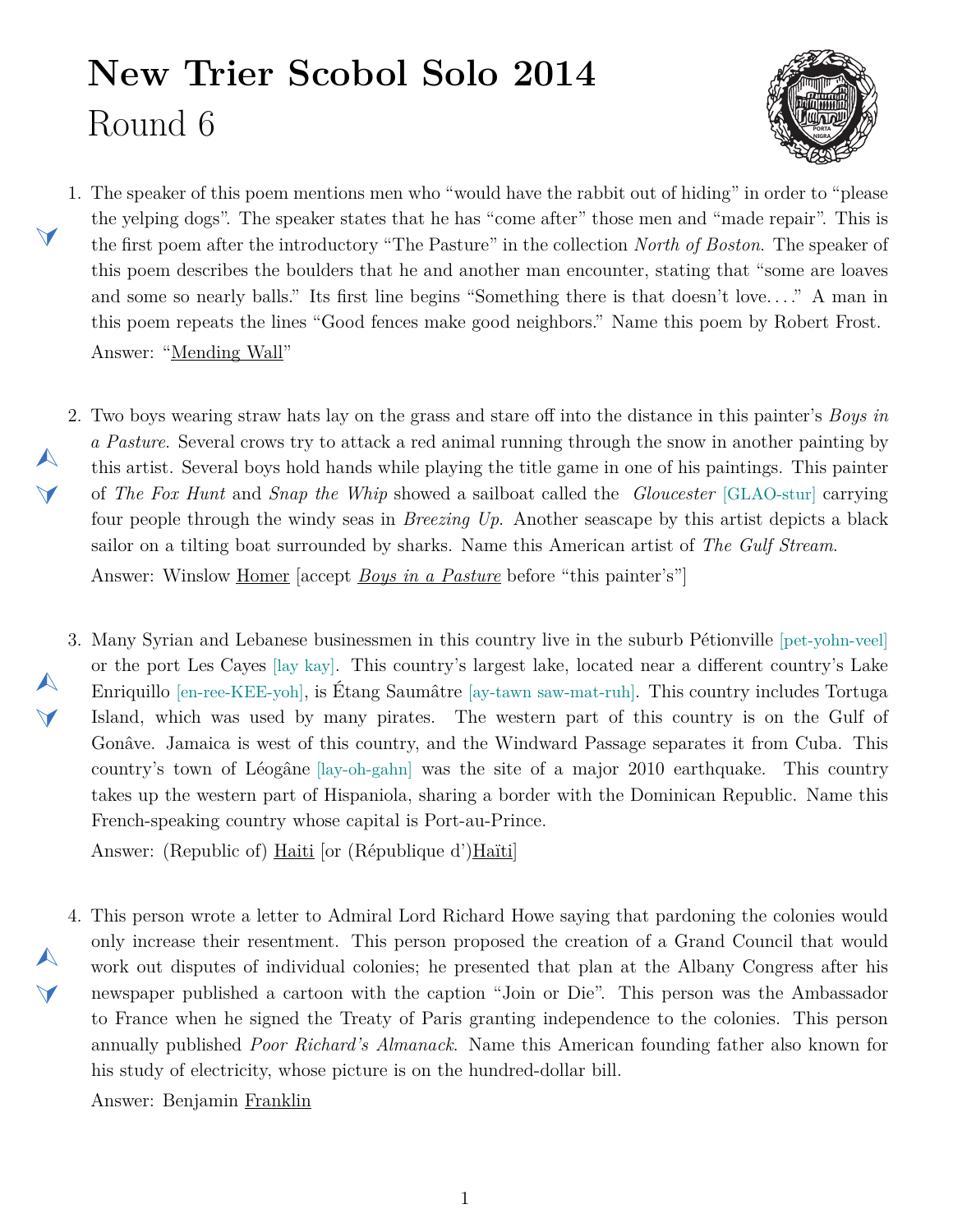- <span id="page-1-0"></span>5. Carl Gauss studied how many lattice points are inside of these shapes. An annulus is the region between two of these shapes. For any triangle, the foot of each altitude, the midpoint from each vertex to the orthocenter, and the midpoint of each side always lie on one of these figures, which is known as the "nine-point" example. The trigonometric functions are defined on the "unit" example of this shape, which is generated by the equation  $x^2 + y^2 = 1$  ["*x* squared plus *y* squared equals one"]. Segments connecting points on this shape are called chords. Name this shape with a constant radius. Answer: circle(s)
- <span id="page-1-1"></span>6. A group of people who claimed to lead this country in the  $14<sup>th</sup>$  century became known as the Northern Pretenders. A series of reforms divided this country into eight provinces during the seventh century, beginning the Taika era and leading to the establishment of a capital at Nara. The prehistoric era in this country is called the Jmon period, during which time legendary Emperor Jimmu supposedly became its first leader. U.S. Commodore Matthew Perry is credited with opening up this country to foreigners, leading to the Meiji period. Name this country recently headed by Emperors Akihito and Hirohito. and which bombed Pearl Harbor in World War II. Answer: Japan [or Nippon-koku or Nihon-koku]

<span id="page-1-2"></span>7. These cells produce the serine protease [SAIR-een PROH-tee-"ace"] granzyme, as well as a protein that forms holes in cell membranes, called perforin. These cells are activated when their receptors react with the MHC. When these cells differentiate, they express either CD4 or CD8. The cytotoxic [SY-toh-"toxic"] examples of these cells, which are responsible for lysing ["LIE-sing"] cancer cells and infected cells, are nicknamed the "killer" type of these cells. Patients are considered to have AIDS when they have fewer than 200 of the helper variety of these cells per cubic millimeter. These cells get their name because they mature in the thymus. Name these immune cells that should not be confused with B cells.

Answer: T cells [accept T lymphocytes or killer T cells; prompt on lymphocytes or white blood cells]

<span id="page-1-3"></span>8. One play by this writer begins with Athena explaining to Odysseus how she tricked the title character into killing animals who he believed were his human enemies. In another play by this writer, the title character and Haemon kill themselves. That work centers around the burial of Polyneices [pah-lee-NY-seez], who is the title character's brother. Another play by this writer involves a plague in a town whose king was murdered on the way to Delphi. In addition to writing *Ajax* and *Antigone* [aan-TIH-goh-nee], this person wrote about the son of Laius and Jocasta [yoh-KAH-stah]. Identify this Greek playwright who wrote about Oedipus.

Answer: Sophocles

 $\blacktriangle$ 

 $\blacktriangleleft$ 

 $\blacktriangle$ 

 $\blacktriangleleft$ 

 $\blacktriangle$ 

 $\blacktriangledown$ 

 $\blacktriangle$ 

 $\blacktriangleleft$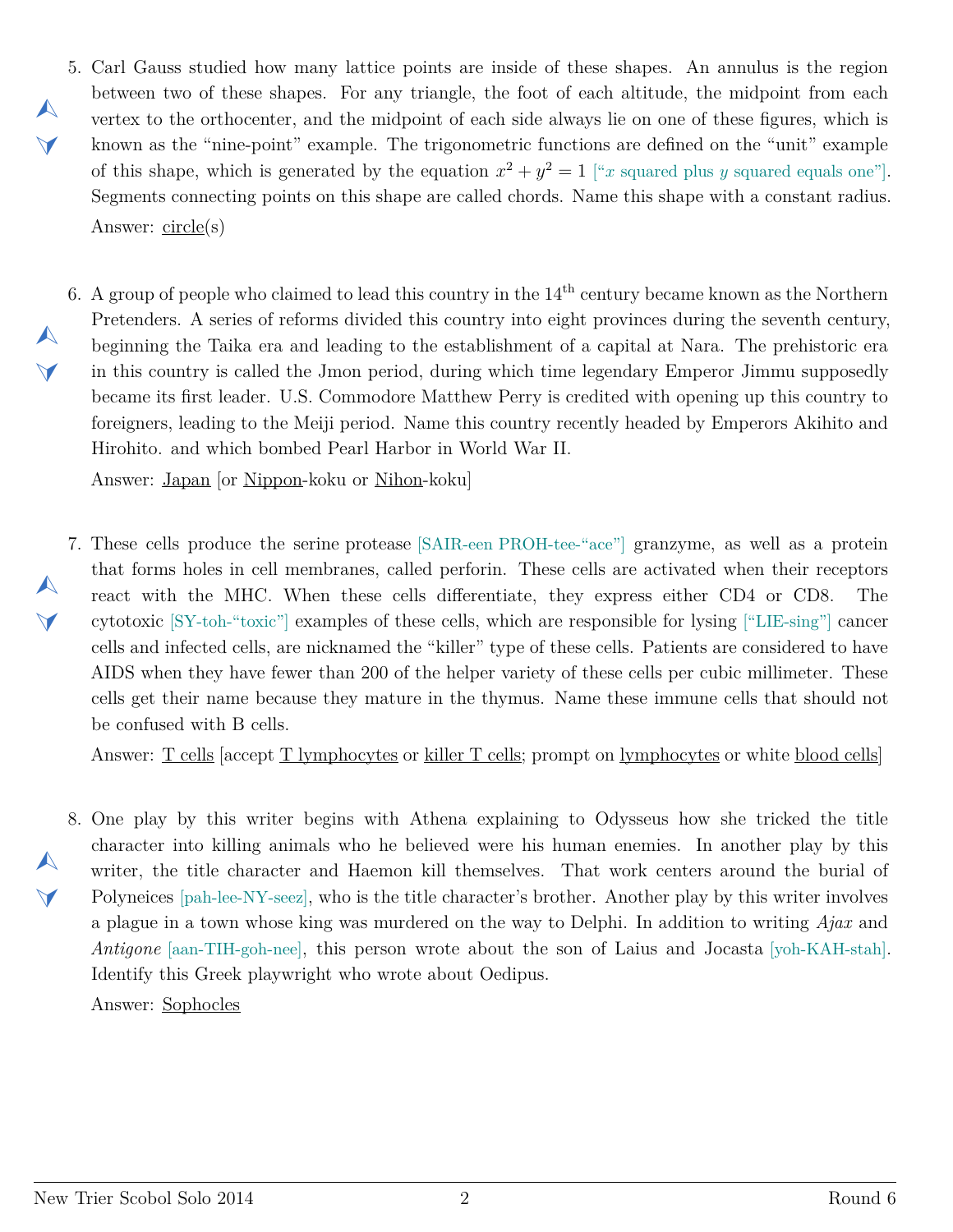<span id="page-2-0"></span>9. Carlos Castaneda wrote about the art of this activity after studying under the sorcerer Don Juan  $\blacktriangle$  $\blacktriangleleft$ Matus. An autobiographical book by Carl Jung [yoong] is named for memories, these activities, and reflections. Sergei Pankejeff was giving the nickname "Wolf Man" after he described one of these activities. People are self-aware when they have the "lucid" type of this activity. In one famous example of this activity, Otto gave an injection to Irma. The interpretation of these activities is a central aspect of psychotherapy and the subject of a book by Sigmund Freud. Name this mental activity that takes place while people undergo REM sleep.

Answer: dream [accept word forms]

<span id="page-2-1"></span>10. This leader exiled John Lilburne to the Netherlands but later allowed Lilburne, also known as Freeborn  $\blacktriangle$  $\blacktriangleleft$ John, to live freely as a Quaker. This leader was criticized for the brutality of the Siege of Drogheda and Sack of Wexford during his conquest of Ireland during the Wars of the Three Kingdoms. With Thomas Fairfax, this man — known as "Old Ironsides" — led the cavalry unit at Marston Moor. This man nominated the Barebones Parliament during the Interregnum after dismissing the Rump Parliament. This man was the leader of the Roundhead faction, as well as the New Model Army, during the English Civil War. Name this Lord Protector of England between the reigns of Charles I and II.

Answer: Oliver Cromwell

<span id="page-2-2"></span>11. In this play, one character looks at somebody he has just killed and says "Thou wretched, rash,  $\blacktriangle$  $\blacktriangleleft$ intruding fool, farewell!". During this play, a prince initially seeks safe passage to Poland but attains the country this play is set in upon his return. One character jumps in a grave on top of the brother of the woman that the grave was dug for. Near the beginning of this play, Marcellus, Bernardo, and Horatio see a ghost that resembles the late king. In this play, the advice "Neither a borrower nor a lender be" is given to Laertes by his father Polonius. This play is set at Elsinore Castle in Denmark. Name this Shakespeare play in which the title character states "To be, or not to be / that is the question."

Answer: *Hamlet*

<span id="page-2-3"></span>12. This goddess used the dragon Ladon to protect her orchard because she did not trust the daughters  $\blacktriangle$  $\blacktriangledown$ of Atlas. The cloud nymph Nephele [NEH-fuh-lee] was made in the shape of this goddess in order to fool Ixion [IK-see-ahn], who was chained to a fiery wheel for attempting to mate with this goddess. According to Pausanias, this goddess once took a cuckoo as a pet that turned out to be her future husband in disguise. This goddess offered to make Paris the king of the world when he was choosing the fairest woman in the world among this woman, Aphrodite, and Athena. Name this goddess of marriage who punished Leto and several other women impregnated by her husband Zeus. Answer: Hera [or Juno]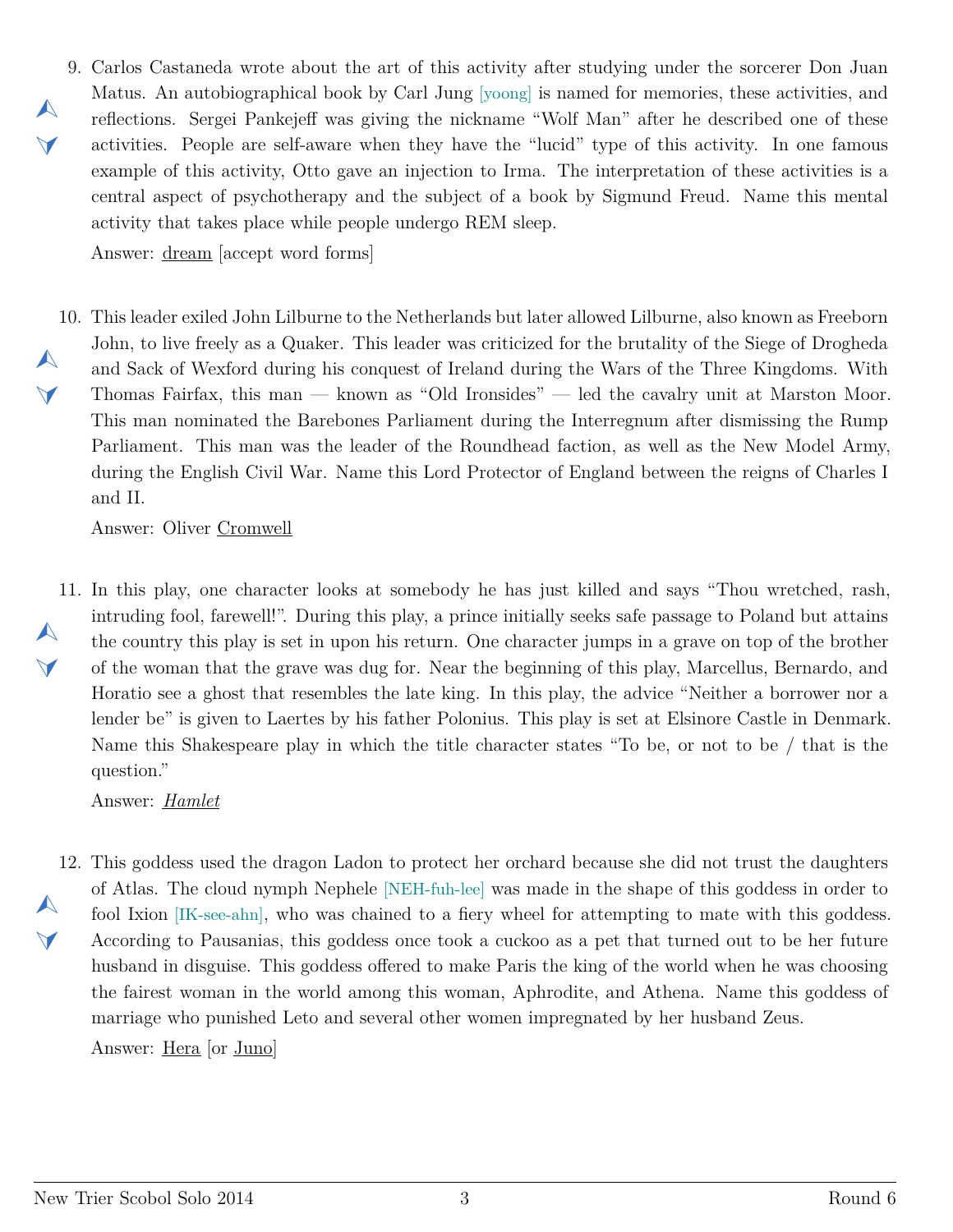<span id="page-3-0"></span>13. An early work by this artist is a relief showing a boy on stairs leaning over the railing near Madonna  $\blacktriangle$  $\blacktriangledown$ seated with baby Jesus. A sculpture by this artist showing a child Jesus and seated Mary is located in the Church of Our Lady in Bruges [broozh], Belgium. Statues by this artist originally commissioned for a tomb by the della Rovere family are now known as the *Dying Slave* and *Rebellious Slave*. This artist's sculpture of Moses is controversial because of the horns on its head. Saint Peter's Basilica holds this artist's version of the Pietà, a sculpture of Mary holding the crucified Jesus. Name this artist who made a marble statue of David.

Answer: Michelangelo (di Lodovico Buonarroti Simoni) [accept either underlined name]

<span id="page-3-1"></span>14. This value is in the denominator of the Eyring ["airing"] equation when the reaction rate is solved  $\blacktriangle$  $\blacktriangledown$ for. This value is divided by the elementary charge squared to find the von Klitzing constant, which is used for a version of the Hall effect. This value equals the momentum of a particle times its de Broglie [d'-braw-ee] wavelength. This value is divided by 2 pi to find the Dirac constant, which is also known as the "reduced" version of this constant and is used in the Heisenberg uncertainty principle. This value also equals the ratio of a particle's energy to frequency. Name this physical constant used in quantum mechanics that is represented by a lowercase *h*.

Answer: <u>Planck's constant [prompt on  $h$ </u>; do not accept "reduced Planck's constant"; do not prompt on "*h*-bar"]

<span id="page-3-2"></span>15. Cory Booker has spoken out in favor of this senator's bill that would seal more criminal records,  $\blacktriangle$  $\blacktriangledown$ the REDEEM Act. This senator wrote a column for *Time* magazine titled "We Must Demilitarize the Police" in the wake of the Ferguson riots. This senator filibustered for thirteen hours in 2013 to protest the use of drones. A practicing ophthalmologist, he — along with Mitch McConnell represents Kentucky in the U.S. Senate. This politician has described himself as "libertarian-ish" but says he always supports the Republican Party. Name this politician who will likely run in the Republican presidential primary, following in the footsteps of his father.

Answer: Rand(al Howard) Paul [prompt on R. Paul, do not accept "Ron Paul"]

<span id="page-3-3"></span>16. One compound of this type was developed by George Olah and was used to stabilize carbo*·*cat*·*ions.  $\blacktriangle$  $\blacktriangledown$ Ralph Pearson's theory about these compounds considers the energy of their lowest unoccupied molecular orbitals when classifying them as hard or soft. One definition of these compounds equates them to electrophiles; an example of these compounds under that definition is boron trifluoride. Solutions of these compounds leave phenolphthalein [fee-nawl-THAY-leen] colorless and turn litmus red. Lewis defined these compounds as electron acceptors, while the Brønsted–Lowry definition describes them as proton donors. Name these compounds that have a pH ["P-H"] below 7 and are contrasted with bases.

Answer: acids [accept superacids or Lewis acids]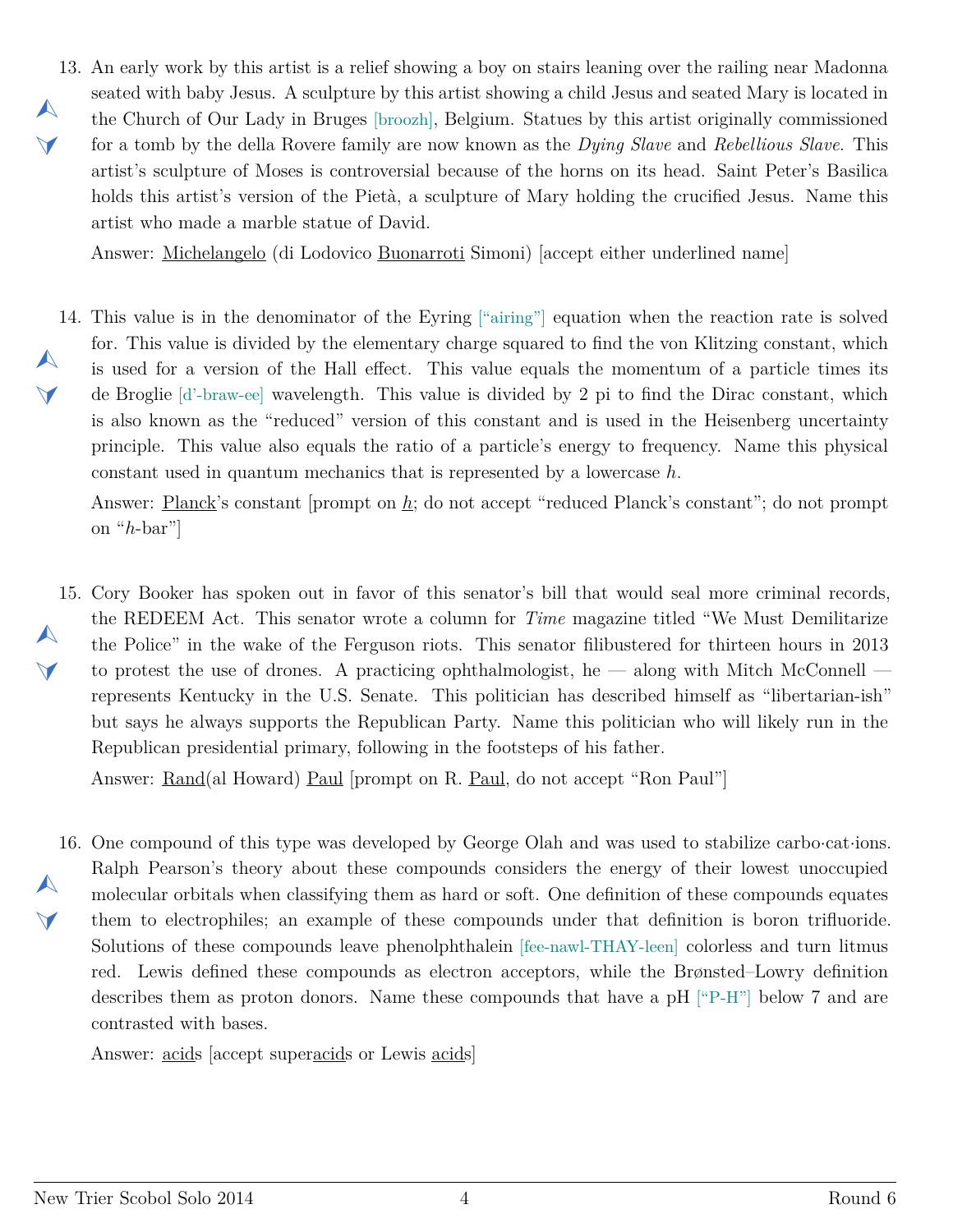- <span id="page-4-0"></span>17. One book about this event was Matt Bissonnette's *No Easy Day*. Vice Admiral William McRaven  $\blacktriangle$  $\blacktriangleleft$ planned this event, but McRaven's team was transferred to CIA control just before this event. One picture of people watching this event take place does not show Leon Panetta, who was narrating events to observers. Abu Ahmad al-Kuwaiti was one man killed during this event. When this event's primary objective was achieved, a radio message proclaimed "For God and Country — Geronimo, Geronimo, Geronimo", and was followed by a helicopter retreat from Abbottabad. Identify this event that ended in the early hours of May 2, 2011, and concluded the search for the leader of Al-Qaeda. Answer: the killing of Usama (bin Mohammed bin Awad) bin Laden [or Operation Neptune Spear; accept logical equivalents that mention Usama (bin Mohammed bin Awad) bin Laden and the notion of death or a raid]
- <span id="page-4-1"></span>18. One set of works by this composer, written after his divorce from Lily Texier and while he suffered from  $\blacktriangle$  $\blacktriangledown$ rectal cancer, ends with *Round dances of spring*, which follows the section *Ibéria*. That composition, his *Images pour orchestre* [ee-mazh por or-kest], was written at the same time as his *Children's Corner*, which includes *Golliwogg's Cakewalk*. Much earlier, this composer used a Stéphane Mallarmé poem as the basis for the early musical impressionist work *Prelude to the Afternoon of a Faun*. Several of his pieces invoked water, including *La Mer*. Name this composer whose work *Suite bergamasque* includes the section "Clair de lune".

Answer: (Achille-)Claude Debussy

<span id="page-4-2"></span>19. This character's house had a color picture of the Sacred Heart of Jesus and another of the Virgin of  $\blacktriangle$  $\blacktriangledown$ Cobre, which were relics of his wife. Everything about this character was old except his eyes, which were cheerful and undefeated, and he stated that 85 is a lucky number. This character dreamed of lions in Africa and tries to make himself worthy of Joe DiMaggio. This character often refuses help from his former apprentice, Manolin. He sails into the Gulf Stream from Cuba and catches a very large marlin that takes three days to reel in. Name this protagonist of Ernest Hemingway's *The Old Man and the Sea*.

Answer: Santiago [prompt on the Old Man]

<span id="page-4-3"></span>20. Extremely high values of this quality have been found for wurtzite boron nitride and  $\blacktriangle$  $\blacktriangledown$ lonsdaleite [LAHNSS-day-"light"]. Meyer's law is used in some scales that measure this quality by setting an exponential function equal to pressure as measured in megapascals. A measure of this quality that uses round objects is the Brinell scale, and another measure of this quality is the Vickers pyramid number. The Turner sclerometer [sklair-AH-meh-tur] test measures an absolute value for this quality, which is equivalent to a resistance to abrasion. A common scale for this quality compares objects to apatite ["appetite"], corundum, and diamond. Name this quality measured by the Mohs scale.

Answer: mineral hardness [prompt on Mohs number before "Brinell"]